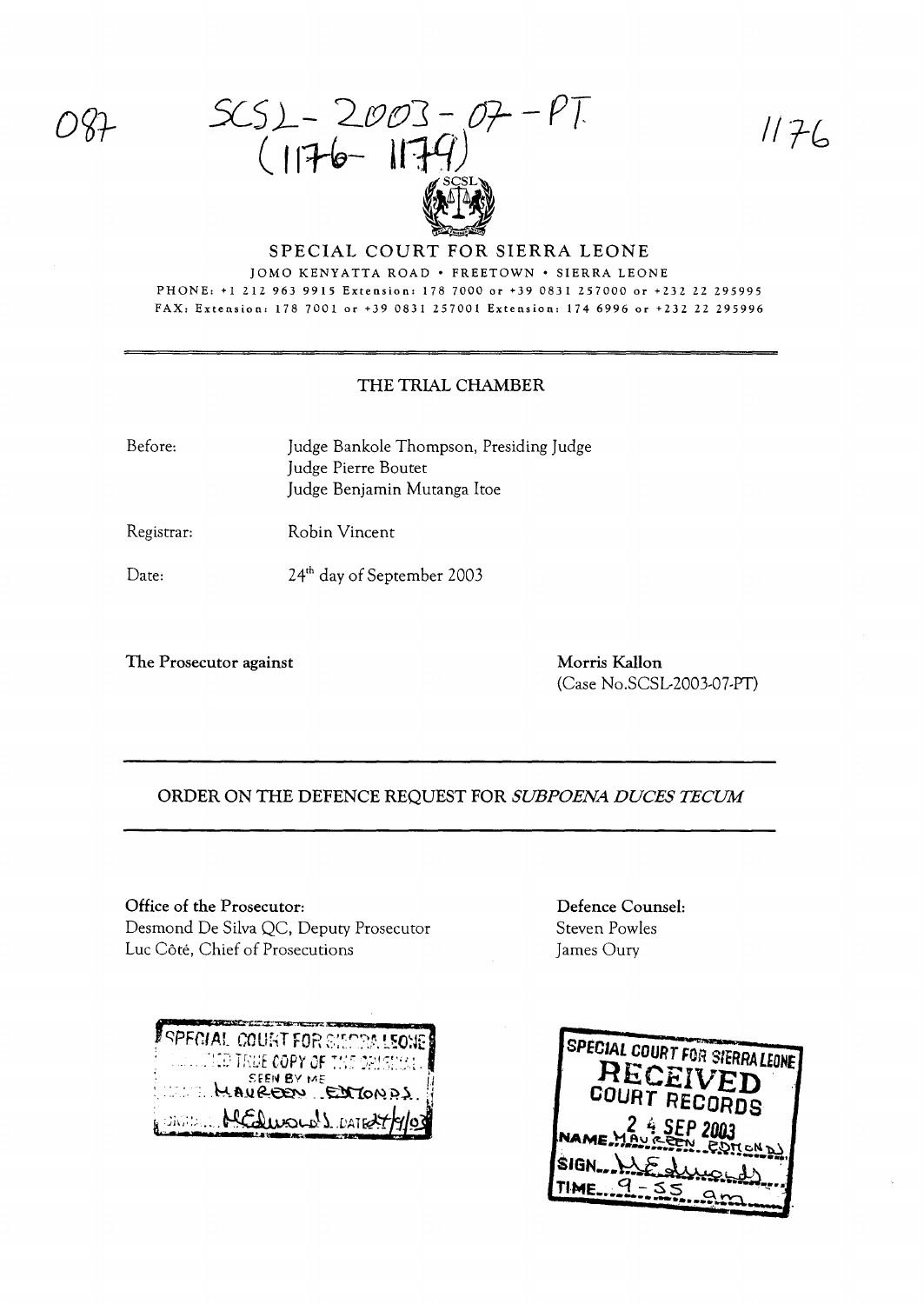# 1177

## THE SPECIAL COURT FOR SIERRA LEONE ("the Special Court"),

SITTING as the Trial Chamber (hereinafter "the Chamber"), composed of Judge Bankole Thompson, Presiding Judge, Judge Pierre Boutet and Judge Benjamin Mutanga Itoe;

BEING SEIZED of the Defence Request for *Subpoena Duces Tecum* (hereinafter "the Defence Request"), filed on the  $22<sup>nd</sup>$  day of July 2003, the Prosecution Response thereto (hereinafter "the Response"), filed on the 23<sup>rd</sup> day of July 2003, and the Defence Reply thereto (hereinafter "the Reply"), filed on the  $28<sup>th</sup>$  day of July 2003;

CONSIDERING the Defence Preliminary Motion Based on Lack of Jurisdiction/Abuse of Process: Amnesty Provided by the Lome Accord (hereinafter "the First Defence Preliminary Motion"), filed on the  $16<sup>th</sup>$  day of June 2003, and the Prosecution Response thereto, filed on the  $23<sup>rd</sup>$  day of June 2003;

CONSIDERING the Defence Application for Extension of Time to file Reply to the Prosecution Response to the First Defence Preliminary Motion, filed on the  $30<sup>th</sup>$  day of June 2003 (hereinafter "the Defence Application"), seeking, *inter alia,* disclosure by the Prosecutor and the Attorney-General of Sierra Leone of various documents pertaining to the Lome Accord and to the establishment of "the Special Court";

CONSIDERING the Defence Request for Order of Disclosure from the Prosecutor, filed on the 9<sup>th</sup> day of July 2003 (hereinafter "the Request for Disclosure");

CONSIDERING the Order on the Defence Application for Extension of Time to file Reply to the Prosecution Response to the First Defence Preliminary Motion, rendered on the  $16<sup>th</sup>$  day of July 2003, (hereinafter "the Order"), which dismissed, in its entirety, "the Defence Application" and CONSIDERING further that "the Order" declared "the Request for Disclosure" moot;

## NOTING THE SUBMISSIONS OF THE PARTIES

#### *The "Defence Request}}*

1. By means of two letters sent to the Attorney-General of Sierra Leone on the  $30<sup>th</sup>$ day of June 2003 and on the 1" day of July 2003, the Defence requested the Attorney-General of Sierra Leone to disclose certain documents pertaining to the Lome Accord and to the establishment of "the Special Court".

2. The Defence, having received no response from the Attorney-General of Sierra Leone on this matter, is now asking "the Chamber" to assist the Defence with obtaining the requested documents, in order to enable it to prepare its reply to the Prosecution Response to "the First Defence Preliminary Motion". Therefore, the Defence is asking "the Chamber" to issue a *subpoena duces tecum* to the Attorney-General of Sierra Leone, ordering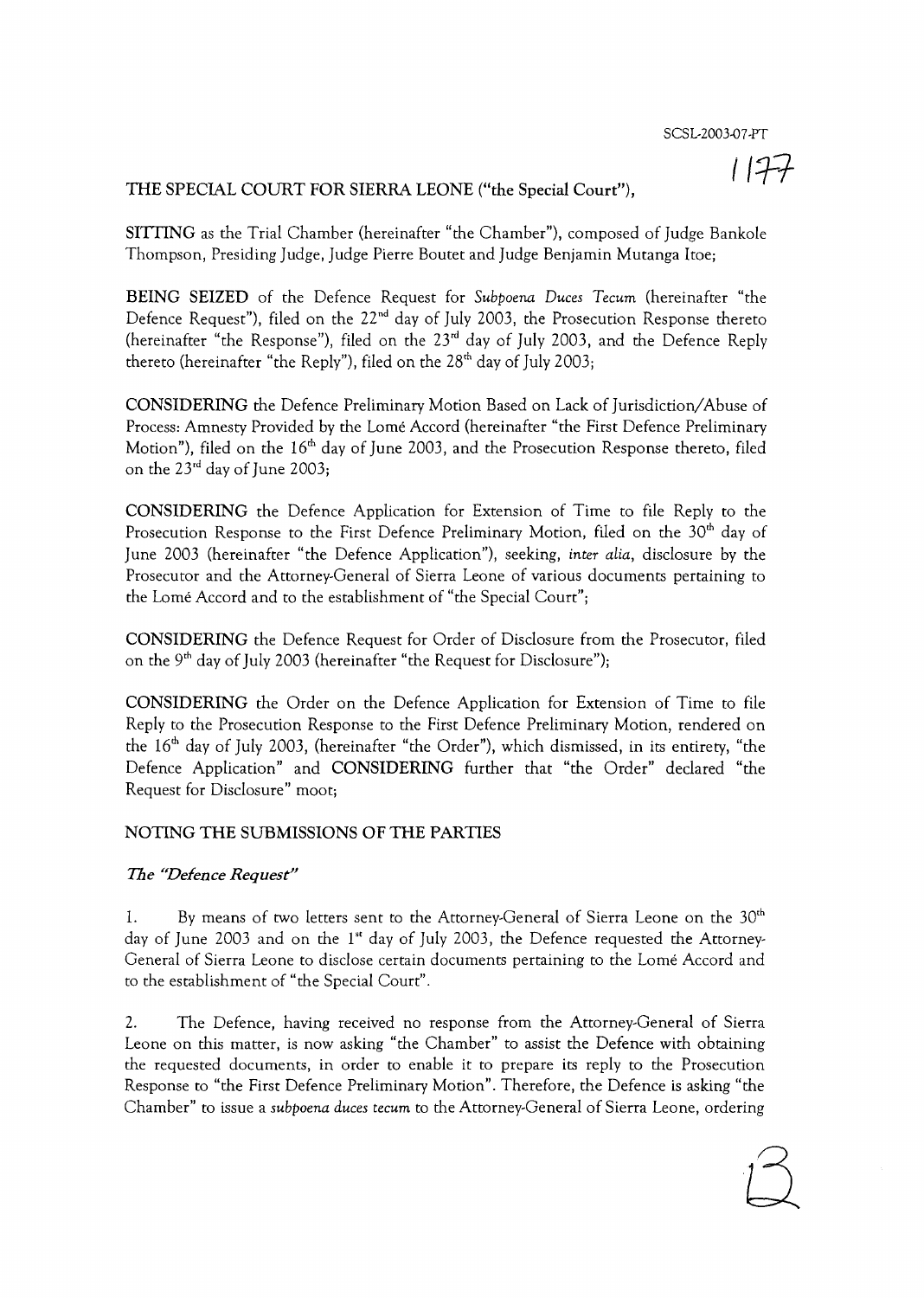him to disclose the documents for the purposes of preparing its reply.

1178

# *The Prosecution "Response"*

3. In its "Response", the Prosecution contends that such a *subpoena duces tecum* should be denied, in so far as "the Defence Request" is made pursuant to the "Defence Application", which was dismissed in its entirety by "the Chamber" in its "Order".

4. The Prosecution therefore concludes that, since "the Chamber" dismissed "the Defence Application" for the purpose of obtaining the documents, the request for a *subpoena duces tecum* to obtain the selfsame documents is inappropriate and should be dismissed.

# *The Defence "Reply"*

5. The Defence firstly contends in its "Reply" that the Prosecution does not have the necessary locus *standi* to respond to "the Defence Request", since the *subpoena duces tecum* is directed to the Attorney-General of Sierra Leone and not to the Office of the Prosecutor.

6. The Defence further argues that, at the time of filing, it had not been served with a copy of "the Order", and therefore, was not aware of the dismissal of "the Defence Application".

7. Finally, the Defence is of the opinion that "the Chamber"'s refusal to grant "the Defence Application" does not affect "the Chamber"'s power to issue the *subpoena duces tecum,* in so far as: 1) "the Order" is currently under appeal; 2) the documents requested are of crucial importance to the Defence for the purpose of "the First Defence Preliminary Motion"; and 3) the documents requested are of equal importance to the Defence in the preparation of the Accused's trial in general.

# AFTER HAVING DELIBERATED:

On *the serving of "the Order"* to *the Defence Counsel*

8. "The Chamber" takes notice of the fact that the Defence was not served with "the Order" before filing its "Request".

9. "The Chamber" shares the concerns of the Defence with respect to late service of "the Order".